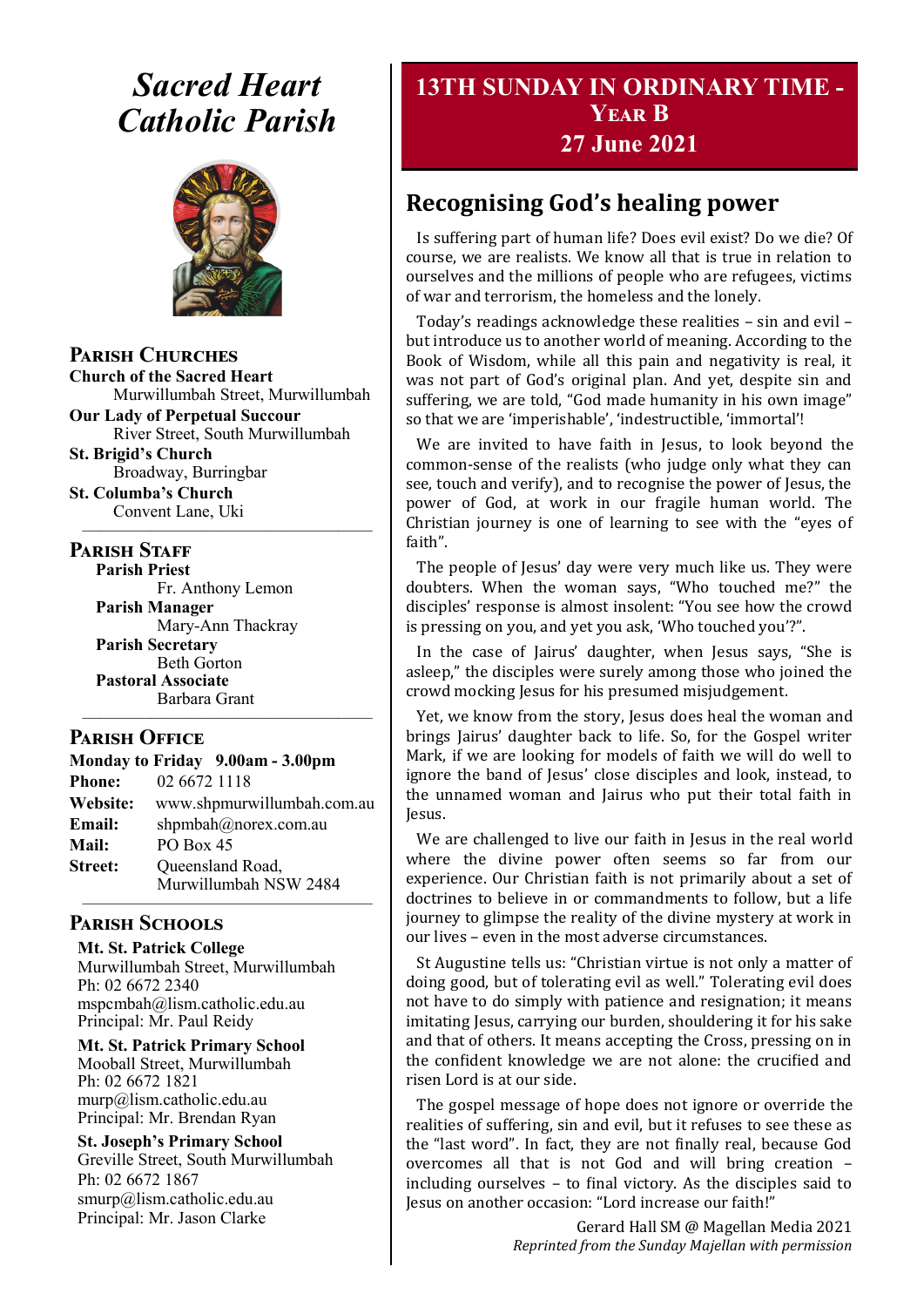# This week in the Parish 27 June— 4 July

| Sunday 27       | 13TH SUNDAY IN ORDINARY TIME - Year B<br>8:00 am - Mass<br>10:00 am - Mass<br>12 noon - Baptisms                                                          |
|-----------------|-----------------------------------------------------------------------------------------------------------------------------------------------------------|
| Tuesday 29      | Sts PETER and PAUL, apostles<br>NO Mass (to restart in August)                                                                                            |
| Wednesday 30    | NO Mass (to restart in August)                                                                                                                            |
| Thursday 1 July | 8:15 am - Mass<br>9:00 am - Legion of Mary - South Meeting Room                                                                                           |
| Friday 2        | 12:00 pm - Mass                                                                                                                                           |
| Saturday 3      | 6:00 pm - Vigil Mass                                                                                                                                      |
| Sunday 4        | 14TH SUNDAY IN ORDINARY TIME - Year B<br><b>ABORIGINAL &amp; TORRES STRAIT ISLANDER SUNDAY</b><br>8:00 am - Mass<br>10:00 am - Mass<br>12 noon - Baptisms |



#### **Seating in the Church**

Please remember to turn over the small **'Please Sit Here'** card where you sit in the church during Mass. This tells the<br>volunteer cleaners where volunteer someone has been sitting during Mass.

#### **Reconciliation**

Saturday : 5.30pm - 5.50pm Sunday: 7.30am - 7.50am

# **Please Pray For:**

**RECENTLY DECEASED: Peter Finn, Marg Ellem,** Morris Gurr (cousin of Marie Twohill), Arturo Cantiga, Anita Albertini, Colleen Hood

**Anniversaries:** Sylvia Lazenby

**Those Who Are Sick:** James Wallace, Donna Lee Pearson

#### *Readings for today and next Sunday:*

**13th Sunday in Ordinary Time - Year B**  Wis 1:13-15, 2:23-24; 2 Cor 8:7, 9, 13-15; Mk 5:21-43

**14th Sunday in Ordinary Time - Year B**  Ezek 2:2-5; 2 Cor 12:7-10; Mk 6:1-6

#### **Reading Roster:**

**3/4 July - 14 Sunday in Ordinary Time 6pm Vigil:** Barbara Grant **Sunday 8am:** Kay Ryder **Sunday 10am:** Lorraine Green

This weekend Fr Anthony will be using Preface of Ordinary Time VI and Eucharistic Prayer III.

#### **Wednesday Word**

Limited copies of Wednesday Word, with this weekend's readings, are available for you in the Church.

#### **CELEBRATING 50 YEARS!**

#### **St Joseph's Primary School, South Murwillumbah.**

If you have any photos or memories of your time at our school, could you please drop them in to the office or email them to St Josephs or to the Sacred Heart Parish Office and they will be scanned and saved to rebuild our history book. Email: shpmbah@norex.com.au



# **BAPTISMS**:

Please welcome **Grace Amy McIlveen, Rafe Lewis Konrad, Harriet Bea Konrad, Sophie Rose Staff, Miles Daniel Larkin & Penelope Anne Southgate** 

to our faith community.

#### **Parish Picnic**

On behalf of the Sacred Heart Parish Social Committee, we would like to thank everyone who came to our first Parish Picnic last Sunday at Cram's Farm.

It was a great day, if not a bit cool. Cram's Farm is a fabulous venue. Looking forward to our next gettogether.

*Thank you also to the Social Committee, Jan, Helen & Colleen, for organizing our Parish Picnic. A great day was had by all!*

#### **Tribunal of the Catholic Church**

Marriage breakdown is a traumatic experience for all those concerned. The Church reaches out in support of those who are divorced, while upholding the permanence of a true Christian marriage.

The Lismore Office of the Tribunal extends an invitation to any divorced person who would like to talk about the annulment process. You can be assured that your privacy will be respected. Should you choose to apply for an annulment, you will be guided and supported through the process.

For further information please phone the Lismore Office of the Tribunal on **6621 7288**.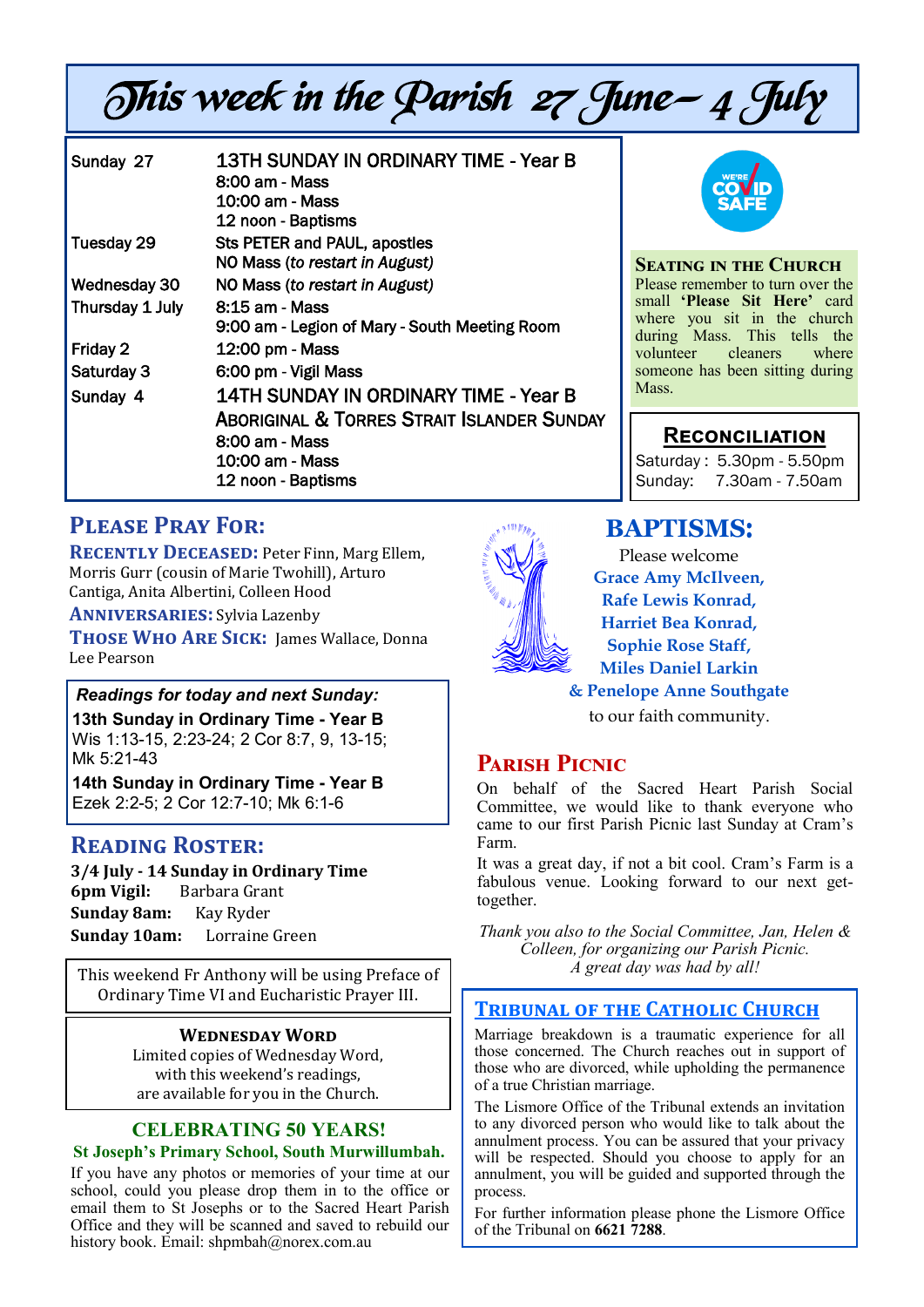#### **Entrance Hymn:**

#### **Whatsoever You Do**

Willard F Jabusch

#### **Refrain:**

**Whatsover you do to the least of my people, that you do unto me.**

- 1. When I was hungry you gave me to eat. When I was thirsty you gave me to drink. Now enter into the home of my Father. *Refrain.*
- 2. When I was homeless you opened your door. When is was naked you gave me your coat. Now enter into the home of my Father. *Refrain.*
- 3. When I was weary you helped me find rest. When I was anxious you calmed all my fears. Now enter into the home of my Father. *Refrain.*
- 4. When in a prison you came to my cell. When on a sick bed you cared for my needs. Now enter into the home of my Father. *Refrain.*
- 5. Hurt in a battle you bound up my wounds. Searching for kindness you held out your hands. Now enter into the home of my Father. *Refrain.*

#### **Communion Hymn:**

# **I Heard The Voice of Jesus Say**

H Bonar

- 1. I heard the voice of Jesus say, 'Come unto me and rest; Lay down, thou weary one, lay down Thy head upon my breast.' I came to Jesus, as I was, Weary and worn and sad; I found in him a resting place, And he has made me glad.
- 2. I heard the voice of Jesus say, 'Behold, I freely give The living water; thirsty one, Stoop down and drink, and live.' I came to Jesus, and I drank Of that life giving stream; My thirst was quenched, my soul revived, And now I live in him.
- 3. I heard the voice of Jesus say, 'I am this dark world's light; Look unto me, thy morn shall rise, And all thy day be bright.' I looked to Jesus, and I found In him my star, my sun' And in that light of life I'll walk 'Til trav'ling days are done.

**Reflection Hymn:**

#### **LAY YOUR HANDS** Carey Landry

#### **Refrain:**

**Lay your hands gently upon us, Let their touch render your peace. Let them bring your forgiveness and healing. Lay your hands gently, lay your hands.**

- 1. You were sent to free the broken hearted. You were sent to give sight to the blind. You desire to heal all our illnesses Lay your hands gently, lay your hands. *Refrain.*
- 2. Lord, we come to you through one another Lord, we come to you in our need. Lord, we come to you seeking wholeness. Lay your hands gently, lay your hands. *Refrain.*

#### **Recessional Hymn: Go The Mass Is Ended**

Marie Lydia Pereira

- 1. Go, the Mass is ended, children of the Lord, take his word to others as you've heard it spoken to you. Go, the Mass is ended, go and tell the world the Lord is good, the Lord is kind, and he loves every one.
- 2. Go, the Mass is ended, take his love to all. Gladden all who meet you, fill their hearts with hope and courage. Go, the Mass is ended, fill the world with love, and give to all what you've received - the peace and joy of Chirst. (Used with permission: One License A-641466)

# *~ Celebrating 50 Years ~*

# *St Joseph's Catholic Primary School South Murwillumbah 1970-2020*

St Joseph's extend a warm welcome to all who have been a part of our 50 years of Catholic Education.

#### *50th Celebration Week Events:*

*Sunday 8th August*  **10am:** Mass of Celebration **11am:** Morning tea **11am - 11:45am:** School tours - **11am - 12noon:** Museum

*Tuesday 10th August*  **9am - 11am:** School Open Day

*Friday 13th August*  **2:20pm:** Official opening of the History Pathway on our playground.

# *Hope to see you there!*

**RSVP: Friday 23rd July** Phone: 02 6672 1867 Email: smurp@lism.catholic.edu.au